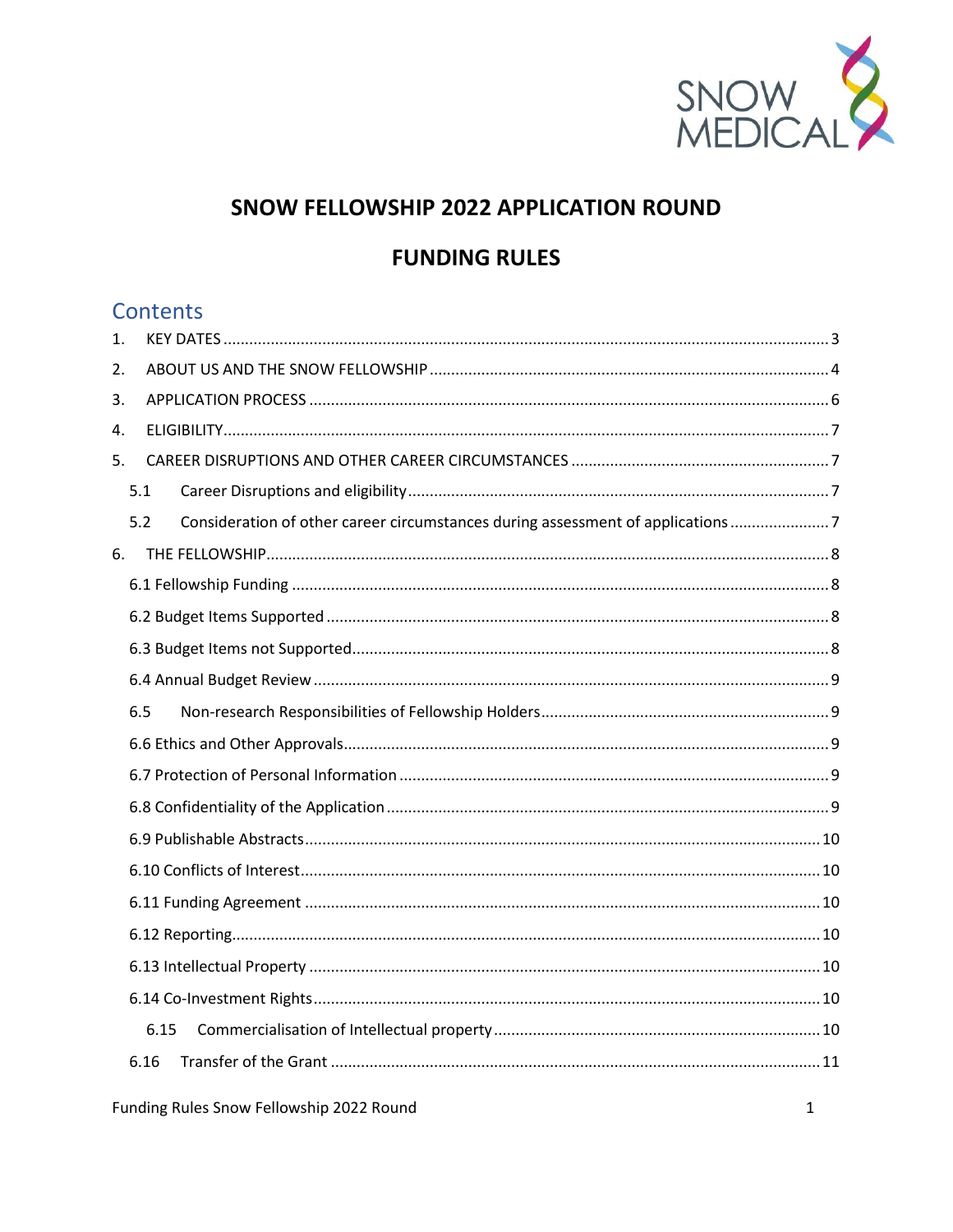

|  | 7. HOST ORGANISATION SUPPORT: RESEARCH ENVIRONMENT, PERSONAL DEVELOPMENT, EQUITY . 11 |  |
|--|---------------------------------------------------------------------------------------|--|
|  |                                                                                       |  |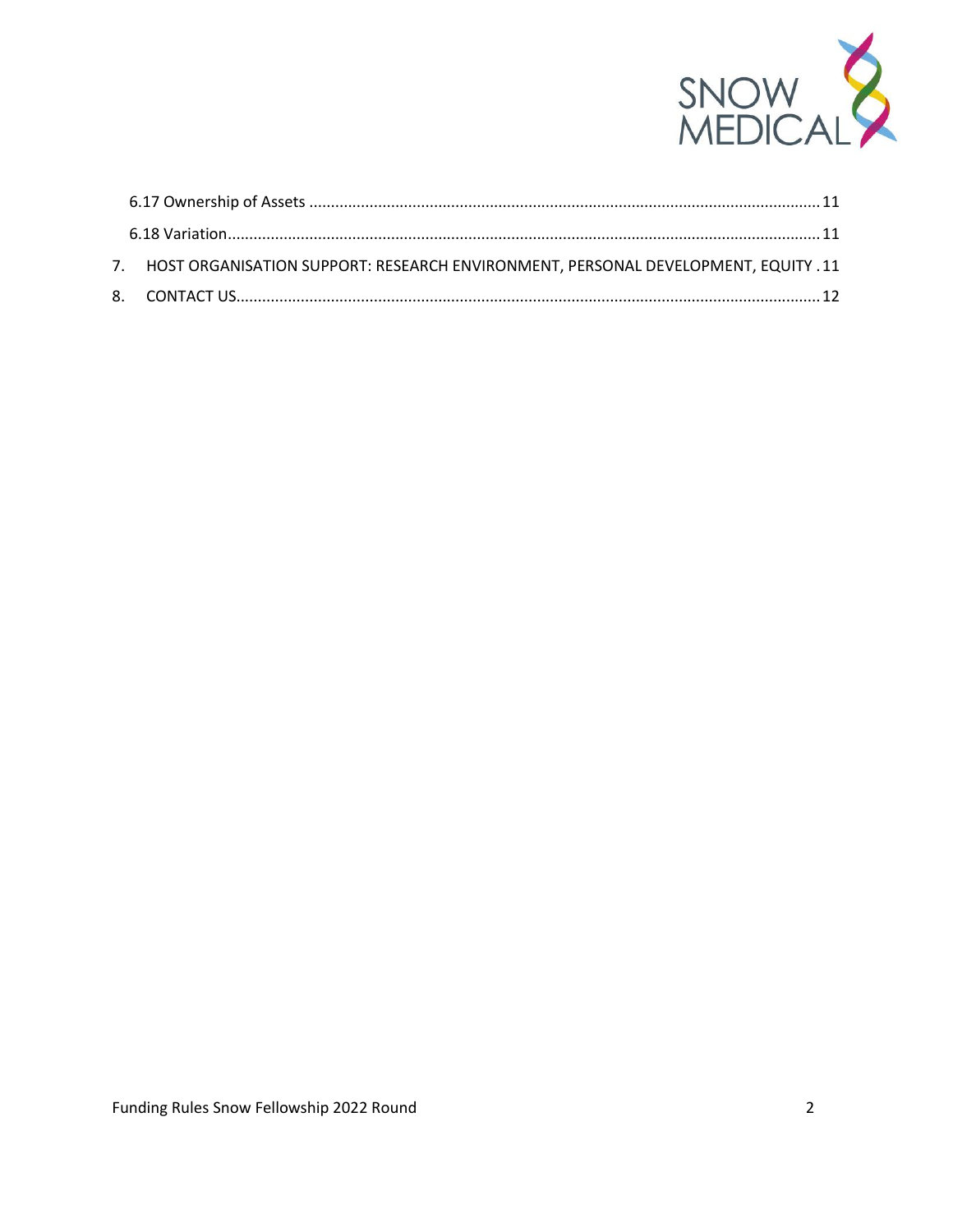

## <span id="page-2-0"></span>1. KEY DATES

Please find below key dates relating to the Snow Medical Fellowship program. Please note that late applications will not be accepted.

| <b>Date</b>                 | <b>Milestone</b>                                                                             |
|-----------------------------|----------------------------------------------------------------------------------------------|
| 15 February 2022            | Expression of Interest Application (EOI) opens                                               |
| 31 May 2022                 | Stage 1: EOI Application closes                                                              |
| 26 July 2022                | Notification of successful and unsuccessful applicants<br>Stage 2: Full Applications invited |
| 6 September 2022            | <b>Full Applications close</b>                                                               |
| <b>End of November 2022</b> | Notification of successful and unsuccessful applicants<br>Stage 3: Interviewees invited      |
| Mid February 2023           | Stage 3: Interview period, applicants notified of outcomes                                   |
| <b>March 2023</b>           | Contractual and institutional arrangements finalised                                         |
| <b>March 2023</b>           | Fellowships publicly announced                                                               |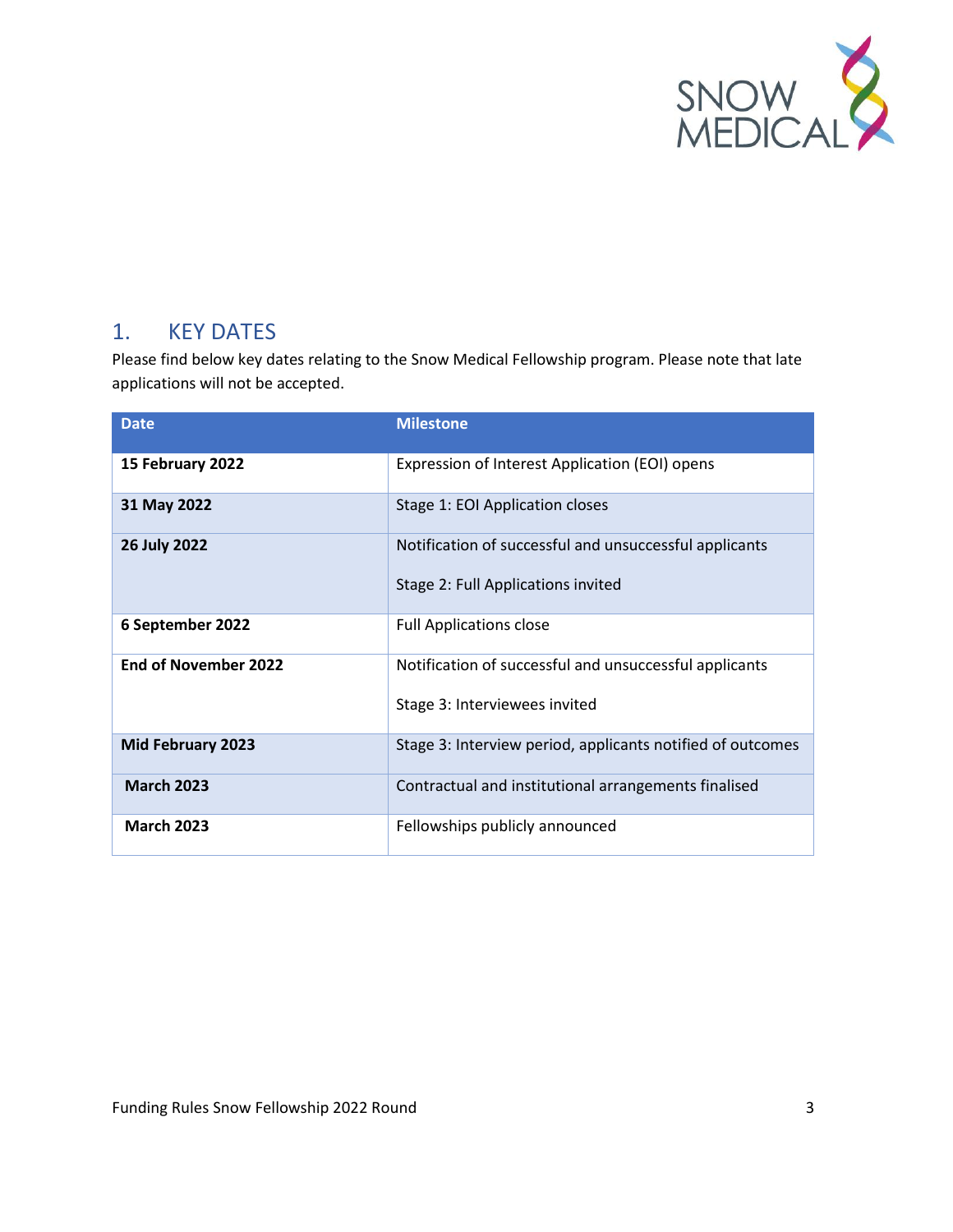

## <span id="page-3-0"></span>2. ABOUT US AND THE SNOW FELLOWSHIP

At the Snow Medical Research Foundation (Snow Medical), we believe in advancing health through research and discovery, human endeavour, leadership and collaboration. Our vision is to empower emerging biomedical research leaders to make breakthrough discoveries with global impact.

Through the Snow Fellowship we are investing in the next generation of exceptional, visionary, biomedical research leaders. Our mission is to support outstanding early-mid-career researchers to build exceptional, high impact multidisciplinary research programs and teams. The program targets emerging global research leaders that show the potential to lead, manage and influence the next generation of health and medical innovation. The Snow Fellowship provides the independence and latitude to focus on an ambitious and visionary research program, build a high performing research team, and establish leadership experience.

Through provision of long term funding security Snow Medical wants to accelerate the careers, research success and leadership of emerging biomedical researchers in ways that would not be possible through traditional shorter term grants.

Applications for the Snow Fellowship are highly competitive and full applications are assessed according to the criteria outlined below and in the broader context of the Snow Driving Philosophy and Values.

**Research Track Record:** Quality and impact of research and publications to date, relative to career stage and taking into consideration any Career Disruptions and any other relevant career considerations in accordance with item 5 of these Funding Rules. Quality of the research environments contributing to the candidate's training and experience.

**Research Proposal:** Quality and feasibility of the proposed research program. Snow Medical seeks bold proposals only achievable through long-term (8 year) funding. The proposal should articulate the significance of the scientific area and a sound conceptual basis for the proposed scientific approach. Noting that the scientific merit of the proposal is critically assessed by international experts recognised in the field, the approach and techniques to be utilised in the research program must be appropriately justified and substantiated. The research and scientific approach should be novel and ambitious, yet scientifically plausible over an 8 year term. An element of measured risk relative to traditional funding programs is acceptable.

**Capability:** The appropriateness of the applicant and their team's scientific skills and expertise, and access to relevant personnel and collaborators to perform the research program must be evident.

Funding Rules Snow Fellowship 2022 Round 4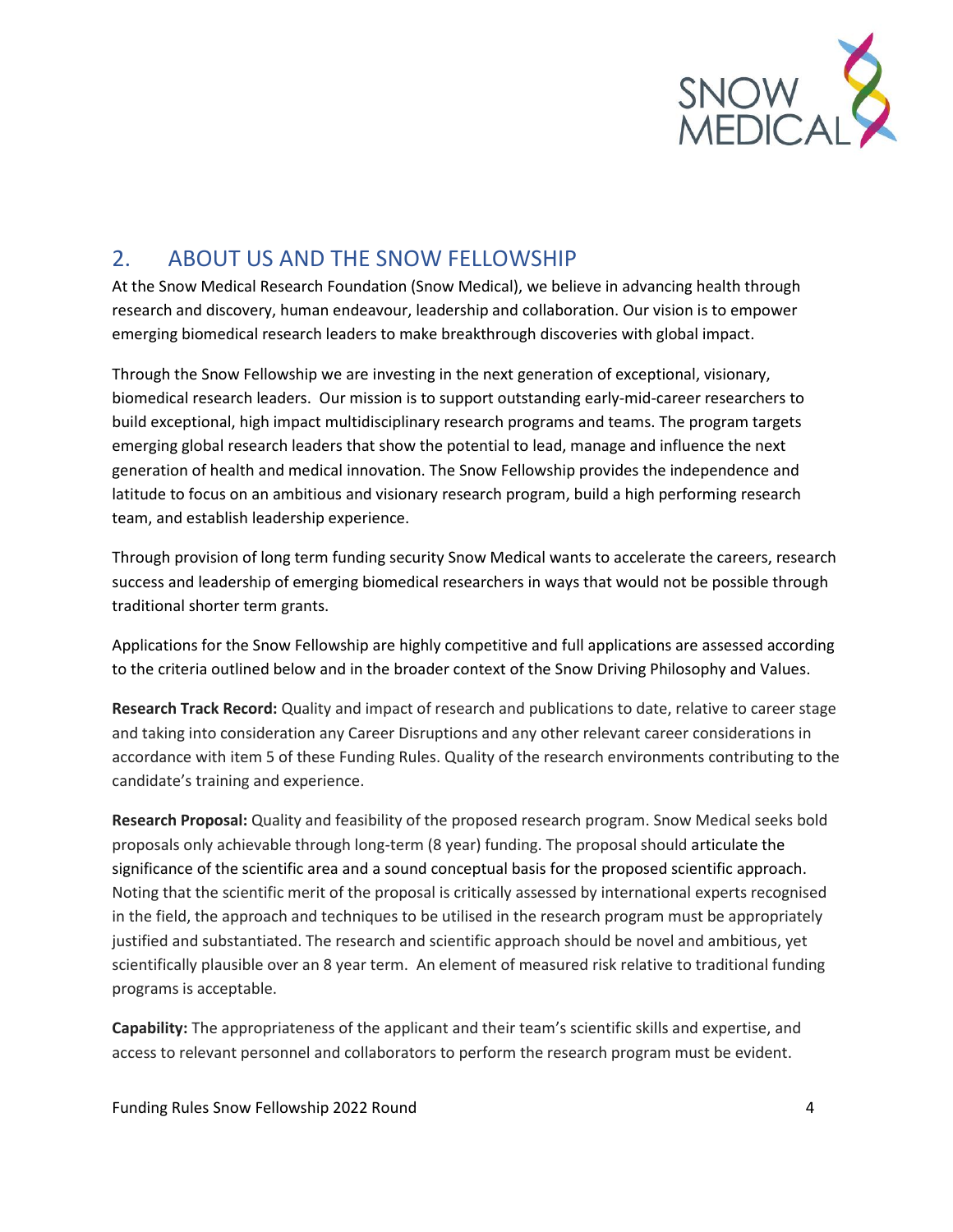

**Vision and Innovation:** The application should clearly articulate the relevance of the research and contribution/s it will make to important new knowledge and discovery in biomedical research and beyond. Snow Medical seeks bold, well founded proposals that are clearly articulated and justified. There should be a clear differentiation in the research program from current concepts, approaches, methodologies, technologies or interventions.

**Impact:** Ability to articulate the vision and importance of the proposed research program, impact and path to impact on and beyond the specific field of research. The primary elements of the pathway to impact should be clearly defined as part of the research program.

**Independence and Leadership:** Evidence of emerging scientific independence, distinct from previous training environments. Evidence of broader leadership qualities, for example as a supervisor, manager, mentor, reviewer or other roles of responsibility, entrepreneur, communicator, or by involvement with industry or the broader community.

**Institutional Environment:** Evidence not only of outstanding research infrastructure and environment but also, importantly, the quality of professional and personal development support and training program access that will be provided to Fellows and teams to ensure development in leadership, management, integrity, equity, entrepreneurship, industry engagement and communication.

We believe the Snow Fellowship is unique in Australia, due to the unprecedented level of support for mid-career researchers, the term and degree of research freedom. Our funding is intended to support creative, original, and unique research that leads to discoveries and impacts that evolve throughout both the programs we fund, and the careers of the individuals we support. We are confident that the Snow Fellows and the environment they build will achieve local and global impact across a wide array of fields. They will be the next generation of leaders in research organisations, industry and government and they will bring outstanding new discoveries, policy and commercial innovations to the fore.

The Snow Fellowship supports ambitious research and high performing teams, and we believe that these are based on diversity, inclusivity and gender equality. We encourage women to apply. We want the teams we support to interface and collaborate broadly - across biomedical sciences, engineering, information technology, economic, regulatory and policy areas. We will support them to do this.

We envisage that they will make significant discoveries and big contributions in health and across society - contributions that will be realised through outstanding research, valuable new knowledge, collaboration and inspiring leadership.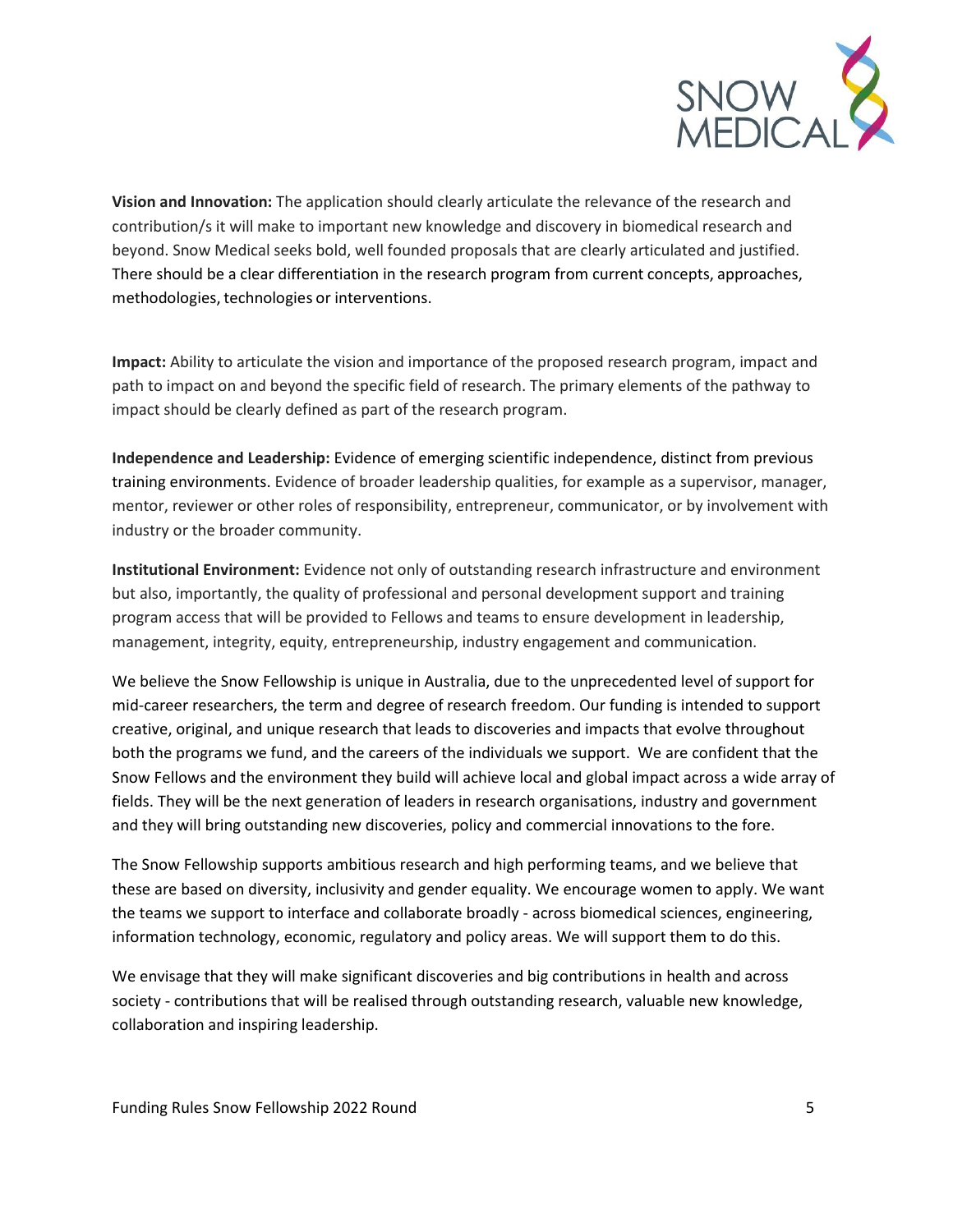

# <span id="page-5-0"></span>3. APPLICATION PROCESS

The Snow Fellowship application process consists of the three stages outlined below. The EOI application form must be submitted via our grants management system [\(Snow Medical Grants\)](https://grants.snowmedical.org.au/) by 5pm (AEST) 31 May 2022 (the **EOI Closing Date**).

Should you be successful at the EOI stage and invited to submit a full application, the full application form and supporting documentation must be submitted via our grants management system (Snow [Medical Grants\)](https://grants.snowmedical.org.au/) by 5pm (AEST) 6 September 2022.

Please note the Key Dates as late applications will not be accepted.



**Assessment and International Peer Review:** The Fellowship assessment process is carried out by a selection committee chaired by Professor Suzanne Cory, AC FAA FRS. Members of the committee include Professor Stephen Simpson AC FRS FAA and Professor Chris Goodnow FRS FAA. Assessment of applicants' scientific track record and proposed research program is subject to strong peer review. Proposals are reviewed by Australian and international experts matched to applicants' field of research.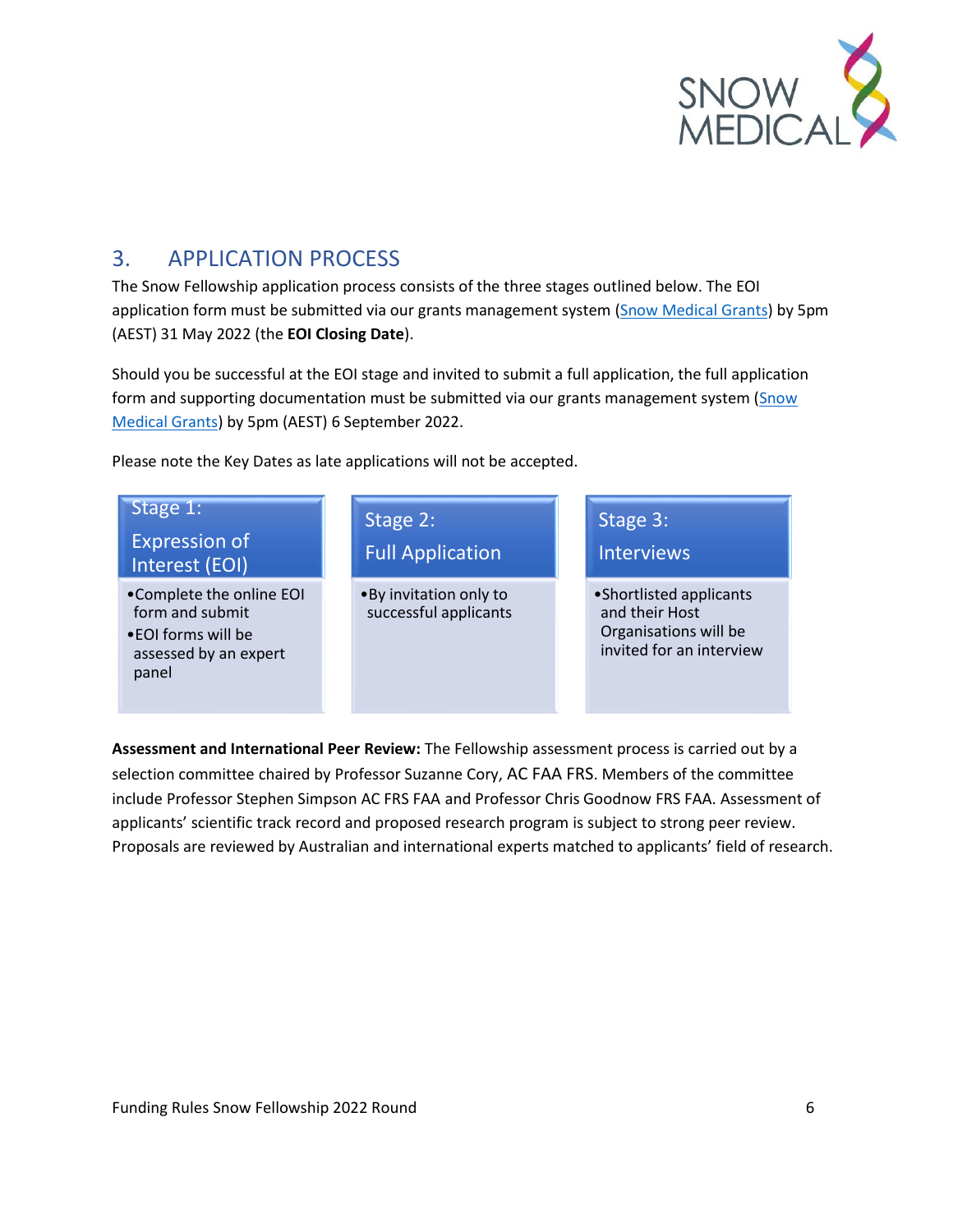

# <span id="page-6-0"></span>4. ELIGIBILITY

To be eligible for the Snow Fellowship, the following eligibility criteria must be met:

- For the 2022 Show Fellowship program, applications will only be accepted from our list of [approved host university/ medical research institutions](https://snowmedical.org.au/wp-content/uploads/2022/01/Eligible-Host-Organisations-FINAL-2022.pdf) (**Host Organisation**).
- Applicants must have a minimum tertiary qualification of a PhD from an Australian or international university.
- At the full application closing date specified in the Key Dates of the Funding Rules, applicants must have held their PhD for no more than 10 years and no less than 5 years from the date that their PhD thesis was conferred OR for applicants that have other relevant post PhD experience, for example an MD/PhD, applicants must have held their PhD for no more than 12 years and no less than 5 years from the date their PhD thesis was conferred unless they have had a Career Disruption. Please refer to item 5 for more information on Career Disruption.
- International applicants are encouraged. Applicants must be an Australian citizen, permanent resident or hold a relevant work visa at the time of commencement of the Fellowship.
- Upon commencement of the Fellowship, the Applicant must have an employment agreement with the Host Organisation for the duration of the Fellowship.

## <span id="page-6-1"></span>5. CAREER DISRUPTIONS AND OTHER CAREER CIRCUMSTANCES

## <span id="page-6-2"></span>5.1 Career Disruptions and eligibility

'Career Disruption' means a prolonged interruption to an applicant's capacity to work, due to pregnancy, major illness/injury, parental or carer responsibilities. A Career Disruption must involve either a continuous absence from work for periods of 28 calendar days or more and/or a long-term partial return to work that has been formalised with the applicant's employer.

The period of Career Disruption may be used to determine an applicant's eligibility for a Snow Fellowship and for consideration of an applicant's track record relative to opportunity by the Snow Medical Scientific Committee and peer reviewers. In determining the eligibility of Snow Fellowship applicants, the 10-year limit (PhD) and 12 year limit (MD/PhD) on the number of years post-PhD may be extended commensurate with the period of the Career Disruption.

Other candidate career circumstances will not be considered in determining a candidate's eligibility.

## <span id="page-6-3"></span>5.2 Consideration of other career circumstances during assessment of applications

Career Disruptions and other researcher career circumstances will be considered during assessment of an applicant's track record.

Funding Rules Snow Fellowship 2022 Round 7 and 7 and 7 and 7 and 7 and 7 and 7 and 7 and 7 and 7 and 7 and 7 and 7 and 7 and 7 and 7 and 7 and 7 and 7 and 7 and 7 and 7 and 7 and 7 and 7 and 7 and 7 and 7 and 7 and 7 and 7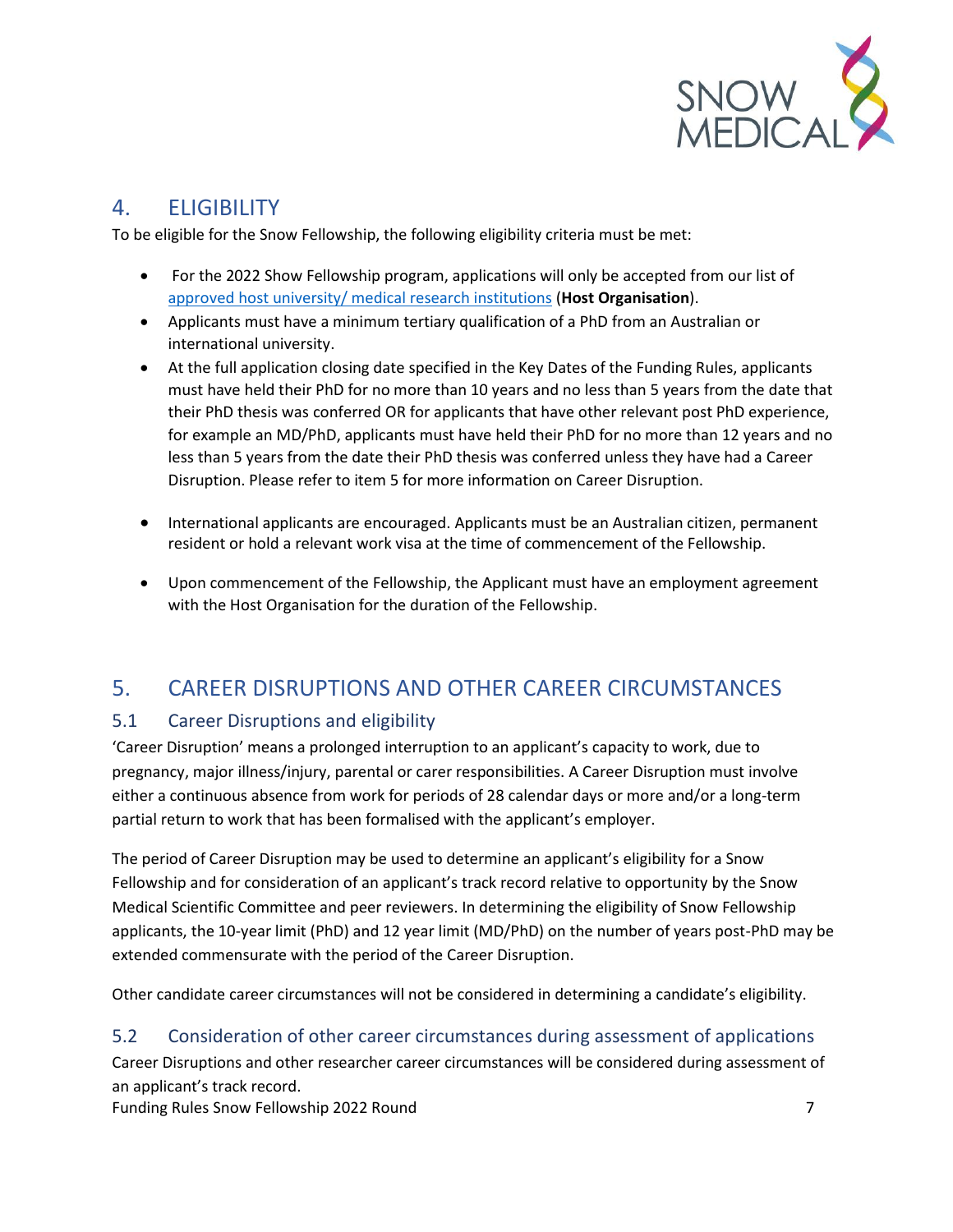

Other candidate career circumstances considered during the assessment of a candidate's track record include, but are not limited to:

- career stage;
- clinical, teaching and/or administrative workload;
- non research positions held not concurrent with research employment;
- limitations on access to resources and facilities;
- caring responsibilities that do not meet the definition of a Career Disruption but still affect research productivity;
- disability;
- relocation of an applicant and their research laboratory;
- periods of unemployment; and
- natural disasters and pandemics (including COVID 19).

## <span id="page-7-0"></span>6. THE FELLOWSHIP

The Fellowship will commence by no later than 31 March 20242. The duration of the Snow Fellowships is up to 8 years subject to a review conducted in the fourth/fifth year of funding.

### <span id="page-7-1"></span>6.1 Fellowship Funding

Snow Fellows may receive up to \$1,000,000 per year in funding based on the assumption that the level of funding in the initial years of the grant will be lower than that required for years in which the research program has become established. Fellowship funds will be paid to the Host Organisation subject to receipt of satisfactory grant activity, annual budget approval and financial reporting.

### <span id="page-7-2"></span>6.2 Budget Items Supported

The grant is available to support a research team and infrastructure to develop an outstanding outcome driven research program. Fellowship funds are available for the annual salary of the fellow and the research team, research project costs, a research technician or laboratory manager, equipment, consumables, travel for conferences, including to Snow Medical organised events and presentations, and open access research publication costs. Snow Medical strongly discourages the employment of post doctoral researchers on short term and/or casual contracts.

### <span id="page-7-3"></span>6.3 Budget Items not Supported

*Retrospective Funding:* Our grants are for new innovative biomedical science and Snow Medical will not fund research projects that have commenced prior to the commencement of the grant.

*Other Grant Funding:* If an Applicant receives a component greater than 25% of their salary (the **Salary Componen**t) from another grant, Snow Medical will reduce the Fellowship funding for their salary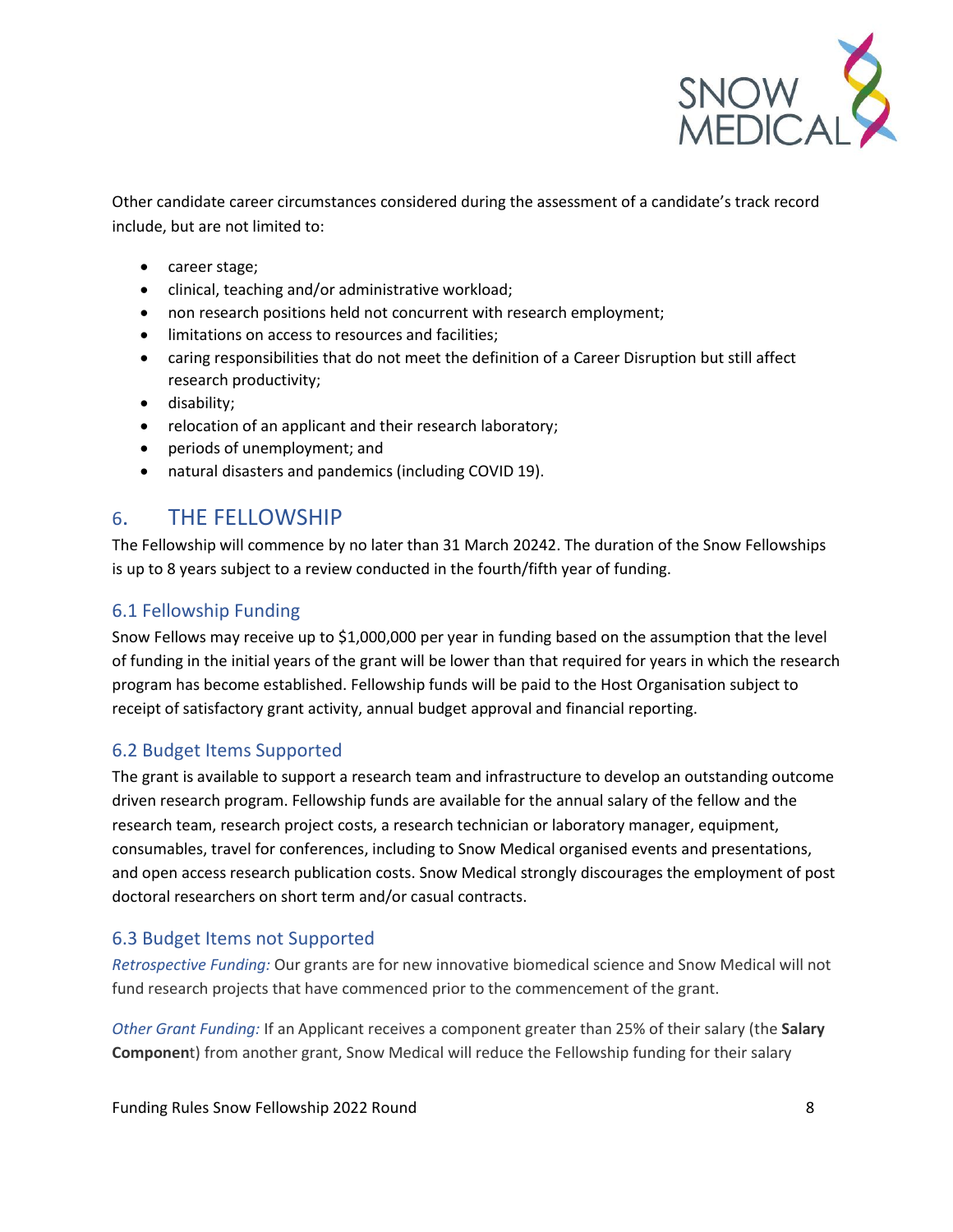

equivalent to the Salary Component for the period they are in receipt of the Salary Component from the other grant.

*Indirect Costs:* As a charitable foundation, Snow Medical will not permit the charging of indirect (infrastructure) costs.

As we do not stipulate a cash contribution from the Host Organisation, we regard the funding of indirect costs as a contribution of the Host Organisation, as is provision of a strong and material research environment that will enable the Snow Fellows and their groups.

We do not provide funding for general office supplies and equipment.

#### <span id="page-8-0"></span>6.4 Annual Budget Review

Annual budgets will be specified in the full Fellowship application. The year 1 budget will be in accordance with this specification. Thereafter, we will assess and approve the annual operating budget for the grant activities for the upcoming financial year to make sure it is appropriate on an annual basis.

### <span id="page-8-1"></span>6.5 Non-research Responsibilities of Fellowship Holders

The Host Organisation must ensure that the grant holder is able to dedicate at least 80 per cent of their working hours to research under the grant activities and no more than an average of 20 per cent of their working hours must be spent on non-research activities which includes clinical activities. Part of the Snow Fellows' remit is to inspire future scientists and engage with the broader community. Therefore, teaching is acceptable as long as it does not detract from the Fellow's ability to focus on their research, research team, and developing their leadership capabilities.

#### <span id="page-8-2"></span>6.6 Ethics and Other Approvals

Research funded by our grants cannot commence until the relevant ethics, biosafety or other statutory approvals are obtained.

### <span id="page-8-3"></span>6.7 Protection of Personal Information

All information (including any personal information) shared with Snow Medical in connection with the application will be collected and handled in accordance with Snow Medical's Privacy Policy. Snow Medical may disclose the Applicant's personal information to Australian and/or overseas organisations or individuals where necessary to assess the application.

### <span id="page-8-4"></span>6.8 Confidentiality of the Application

Snow Medical will treat information contained in a grant application as confidential. However, we may disclose (under confidentiality conditions) information contained in an application, or otherwise provided to Snow Medical, to our peer review panels, assessment committees, officers, employees or other third parties for assessment purposes, or to comply with any applicable law or requirement of any government agency or regulatory body.

Funding Rules Snow Fellowship 2022 Round 9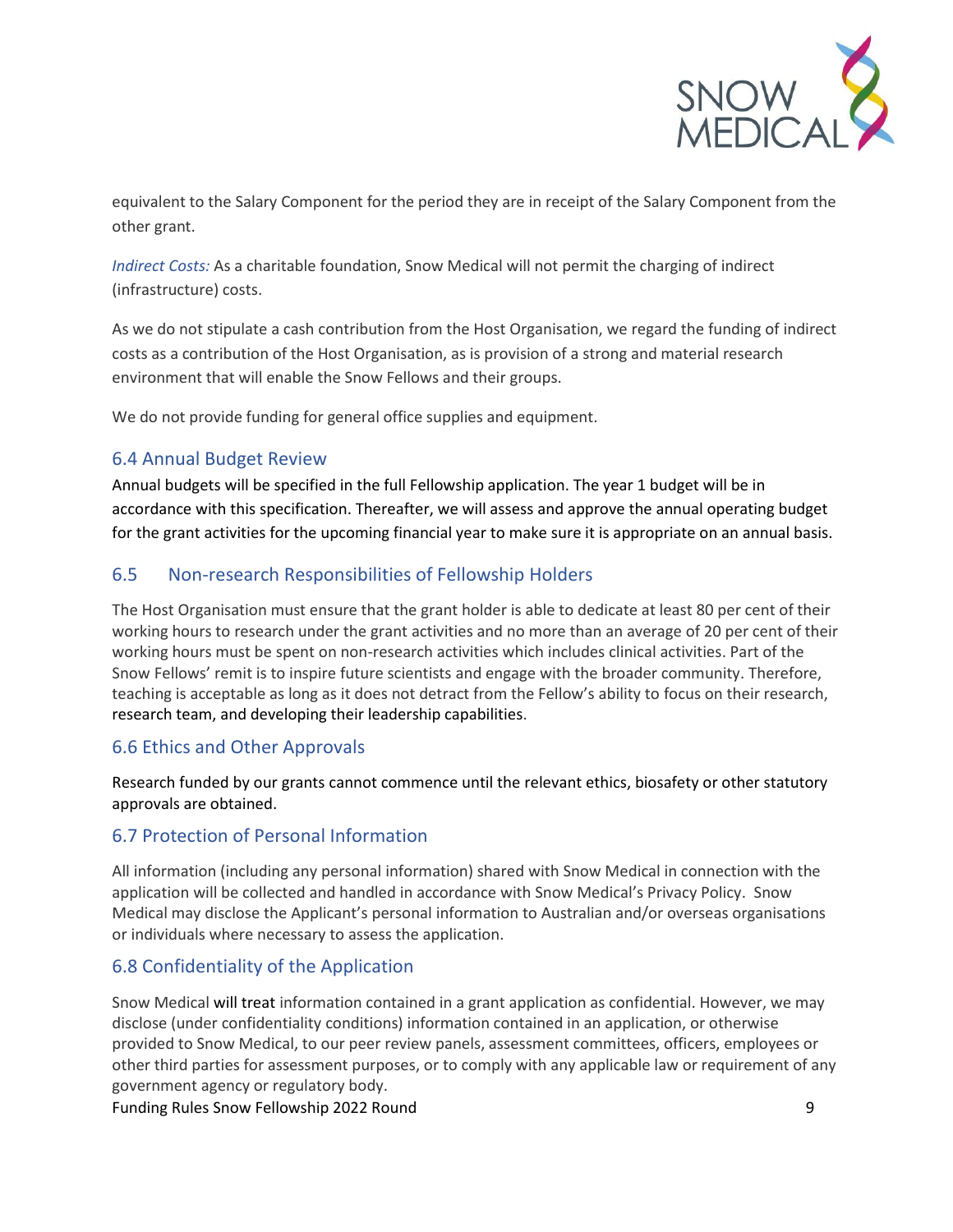

#### <span id="page-9-0"></span>6.9 Publishable Abstracts

Communication and public engagement are important to Snow Medical. Therefore, if requested by Snow Medical, grant applicants will provide publishable information about the proposed research which, for successful applicants, may be published on our website, media releases, or otherwise used to publicise and promote Snow Medical, the Snow Fellowship program and the science it funds.

#### <span id="page-9-1"></span>6.10 Conflicts of Interest

The Host Organisation and Applicant must avoid any conflicts of interest in relation to the grant application and the activities funded by the grant and immediately notify Snow Medical of any actual, perceived or potential conflict of interest exists or arises. The Host Organisation must have effective documented policies and procedures in place to manage conflicts of interest.

#### <span id="page-9-2"></span>6.11 Funding Agreement

If the application for funding is successful, the Host Organisation will be required to enter our standard Fellowship funding agreement with Snow Medical before commencement of the grant.

#### <span id="page-9-3"></span>6.12 Reporting

Concise annual grant activity, financial reports and year ahead budgets will be required by Snow Medical. A major review of the Fellowship, including research program, leadership and engagement activities, will be held at the year 4-5 stage, at which allocation of a further up to 3 years funding will be decided**.** 

#### <span id="page-9-4"></span>6.13 Intellectual Property

Intellectual property created or developed as a result of Snow Medical funded research will vest in the Host Organisation. The Host Organisation and its research personnel will co-operate fully with Snow Medical in all matters relating to this intellectual property.

#### <span id="page-9-5"></span>6.14 Co-Investment Rights

Snow Medical (or its nominee) will be entitled to invest in Funded IP and its commercialisation on terms and conditions no less favourable than those agreed by the Host Organisation or its technology transfer office (as relevant) with a third party.

### <span id="page-9-6"></span>6.15 Commercialisation of Intellectual property

To further its charitable purposes, Snow Medical (or its nominee) will be entitled to a proportion of net income received by the Host Organisation or its technology transfer office (as relevant) from the commercialisation of Funded IP.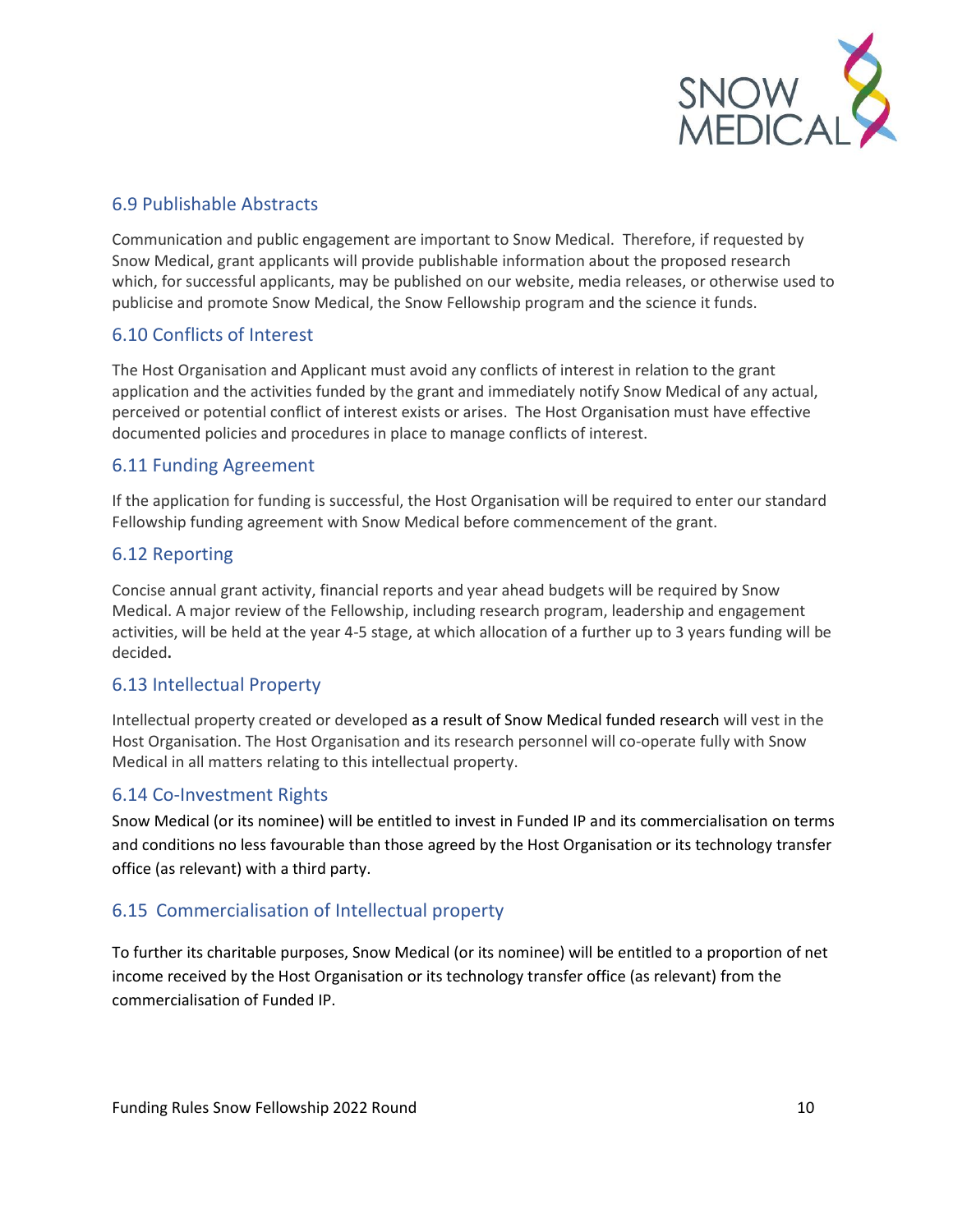

## <span id="page-10-0"></span>6.16 Transfer of the Grant

In exceptional circumstances, a grant holder may move to a new Host Organisation and transfer the grant to the new Host Organisation subject always to (i) the prior written approval of Snow Medical; and (ii) the new Host Organisation entering into a funding agreement with Snow Medical.

### <span id="page-10-1"></span>6.17 Ownership of Assets

Any assets purchased using the grant funding shall be owned by the Host Organisation. However, if the grant holder moves to another Host Organisation that has been approved by Snow Medical (**New Host Organisation**), the Host Organisation will promptly transfer ownership of the assets to the New Host Organisation upon our request.

#### <span id="page-10-2"></span>6.18 Variation

Snow Medical may amend these funding rules and our policies at any time. If we do, we will publish any changes to the funding rules and policies on our website. Once published, any changes apply to the grant.

# <span id="page-10-3"></span>7. HOST ORGANISATION SUPPORT: RESEARCH ENVIRONMENT, PERSONAL DEVELOPMENT, EQUITY

The Host Organisation must provide an outstanding environment that strongly supports the Snow Fellows and their group members in both their research endeavour and leadership development, and which underpins the Snow values of excellence, integrity and equity. Snow Medical will consider this support as part of the competitive assessment process.

The Host Organisation may include a cash co-investment to support the professional development of the Fellow and their team. We expect the Host Organisation to provide access to excellent infrastructure, collaboration networks, professional and administrative support, and high caliber national and international students

Should the applicant be successful at the EOI stage and invited to submit a full application, the Host Organisation must provide a letter of Support (the **Support Letter**) (maximum of three pages), on the Host Organisation's letterhead and signed by the Deputy Vice-Chancellor (Research) or Head of research institute. The Support Letter should address the following:

- a) how the Host Organisation will ensure that a suitable and supportive research environment is provided for the Snow Fellow (including mentoring and peer support);
- b) what infrastructure and access to shared laboratory space is available for the Snow Fellow;

Funding Rules Snow Fellowship 2022 Round 11 and 12 and 12 and 12 and 12 and 12 and 12 and 12 and 12 and 12 and 1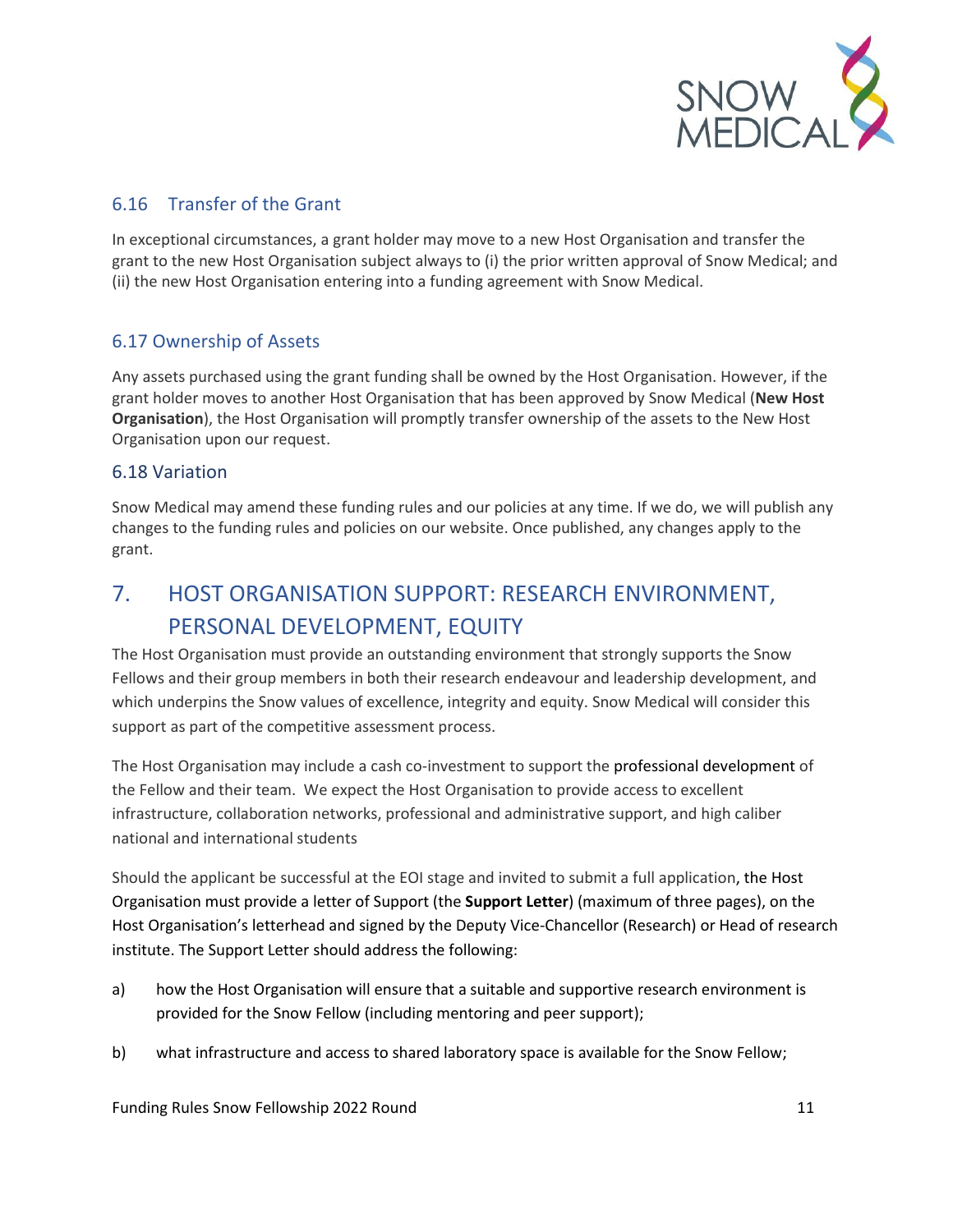

- c) what additional opportunities the Host Organisation will provide to ensure that the Snow Fellow and group members are supported and successful. This should include a statement committing to the contribution to the personal development in leadership, management, entrepreneurship or other relevant institutional or external support that will be provided to the Snow Fellow and their team specified in the full application form;
- d) the gender equity and diversity policy at the Host Organisation and what systems and specific initiatives are in place to ensure promotion of gender equity at senior levels; and
- e) the mechanisms in place at the Host Organisation to foster and enable a culture of research integrity.

The Support Letter should include a formal recommendation of the applicant for the Snow Fellowship as follows:

#### *(Select as appropriate)*

*For applicants currently employed by the Host Organisation:*

"I confirm that, should [*Applicant Name*] be awarded a Snow Fellowship, [*Institution Name*] will provide appropriate support for [*Applicant Name*] to carry out the research project and develop their leadership skills as described in this Letter of Support and the attached application."

#### *Or for applicants not currently employed by the Host Organisation:*

"I confirm that, should [*Applicant Name*] be awarded a Snow Fellowship, [*Institution Name*] will employ [*Applicant Name*] at the minimum academic level specified in the application for the duration of the Fellowship (subject to the terms of *[Institution Name's employment instrument])*. [*Institution Name*] will provide appropriate support for [*Applicant Name*] to carry out the research project and develop their leadership skills as described in this Letter of Support and the attached application."

Should the applicant be successful at the full application stage and invited for an interview, the Host Organisation will also be invited to attend a separate interview with Snow Medical management to ensure supporting infrastructure and access to training in leadership and management, integrity, societal impact and policy, entrepreneurship and engagement is available to the Fellow and their team.

## <span id="page-11-0"></span>8. CONTACT US

The Snow Medical Research Foundation welcomes questions to ensure research proposals meet the aims and criteria for the Fellowship Program.